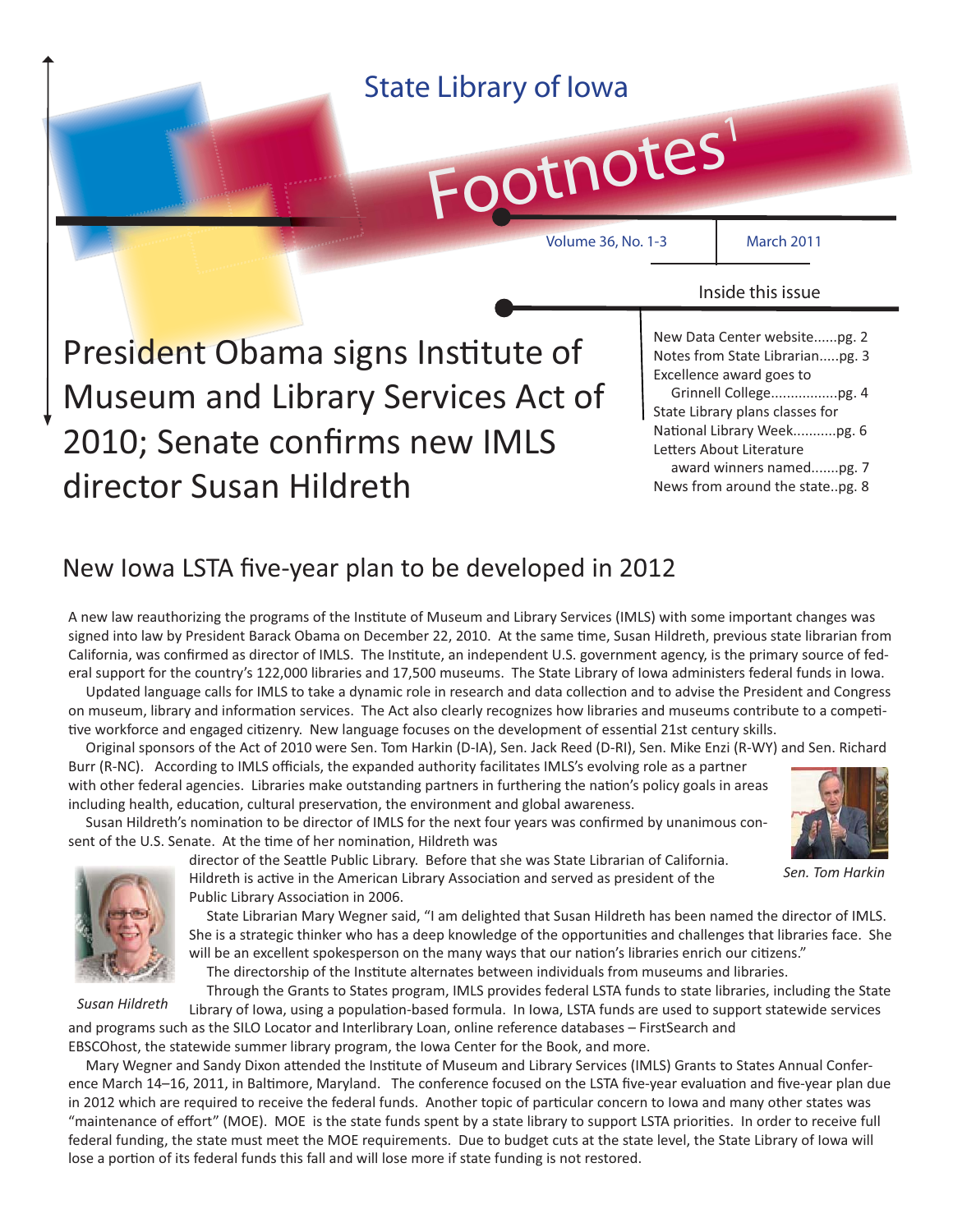



## **New faces at State Library**



Ellen Bridenstine, left, began working at the State Library - Law Library as a library associate on December 20, 2010. Ellen was previously a library assistant at the Des Moines Public Library. She has a bachelor's degree from Iowa State University in Family Resource Management and Consumer Sciences.

Betty Johnston, right, joined Gary Krob in the State Data Center. Betty has worked as a statistician for the federal government and then came back to Iowa where she worked as a financial analyst for Iowa's insurance division before taking the job with the Data Center. "This job is an opportunity to return to data mining and economics," said Betty.



## **New website makes census information easier to gather**

In February, the State Library's State Data Center announced the launch of its new interactive website.

The launch of the site completes a process the State Data Center started in 2007 to offer people the ability to create customized data reports. Users can now select specific geographies, detailed subject categories, and multiple years.

Some reports also offer maps, bar charts and pie charts, giving people another way of viewing the data.

 Gary Krob, coordinator of the State Data Center, said, "In the past our customers could only access data tables we created. There was not a way for them to get specific detailed data on our site. If they wanted to see poverty rates for a certain county in lowa, the file they used contained data for all 99 Iowa counties. That is no longer the case."

Currently the [new website](http://www.iowadatacenter.org/) provides data from the 2010 Census as well as data from the American Community Survey (ACS). The ACS is the survey the Census Bureau created to replace the "long form" from previous decennial censuses.



 "The data contained in the ACS is the same data that we used to get once every 10 years. Now we can expect to see data every year." said Krob "This was one of the factors that led us to look for other ways to present the data on our site."

 The State Data Center was awarded a grant for the development of the site through IOWAccess; a revolving fund created by the lowa legislature to improve and promote access to government information and services through the use of the Internet.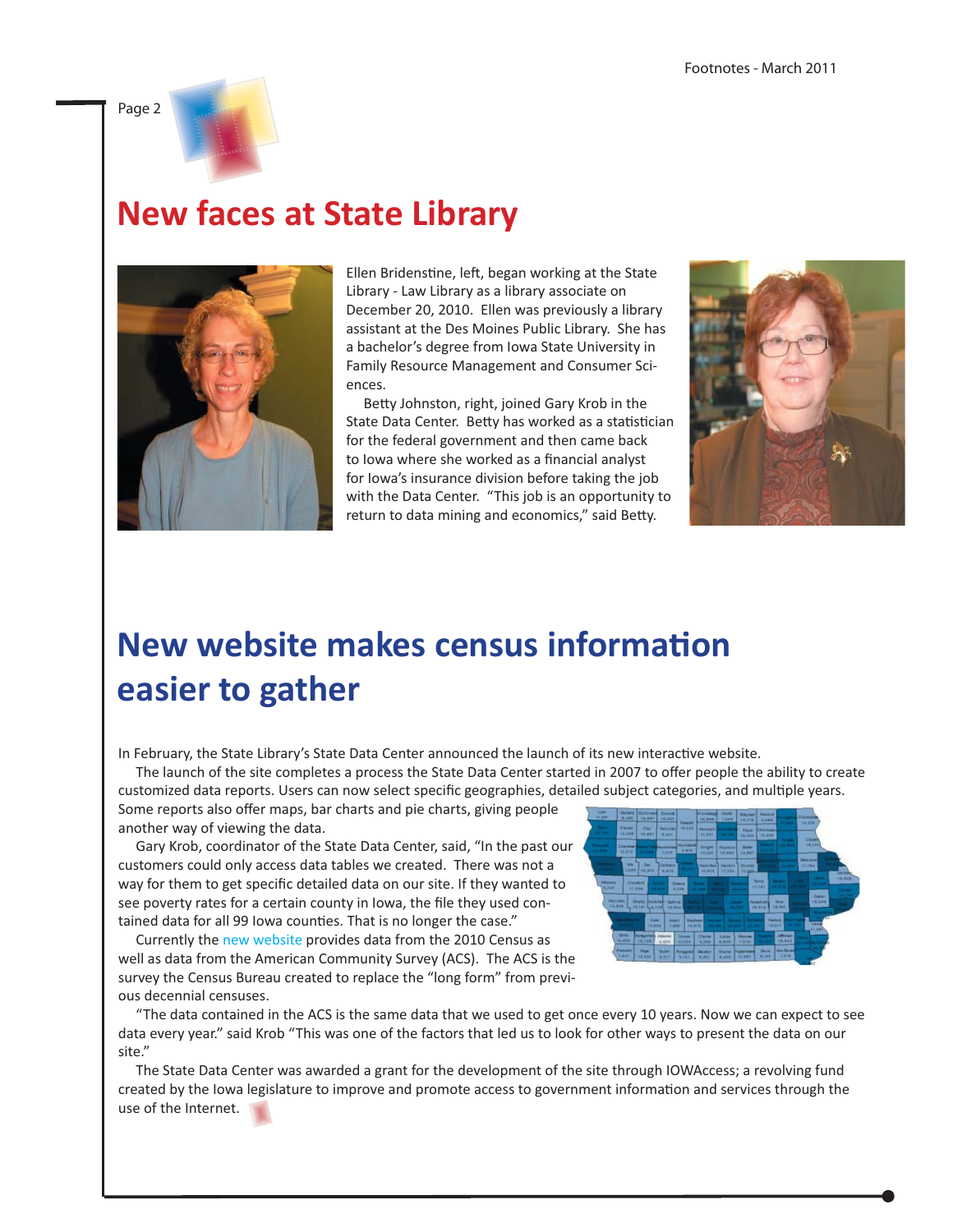Page 3 Footnotes - March 2011



## **Notes from State Librarian Mary Wegner**

## Federal funds help Iowa libraries provide high-quality services

The Institute of Museum and Library Services (IMLS) provides federal funds to each state library through the Grants to States Program. The funds must be used to promote continuous improvement in library services in all types of libraries; to facilitate access to library resources for the purpose of cultivating an educated and informed citizenry; to encourage library resource sharing; to enhance the skills of the library workforce; and to promote literacy, education and lifelong learning.



Each state library is required to develop a five-year plan which establishes goals and priorities for the expenditure of the funds. The State Library's current Five Year Plan is available at http://www.statelibraryofiowa.org/about/lsta/plan08/view. An evaluation of our activities associated with the current plan is due to IMLS in March 2012. A new five-year plan, which will cover FY13-FY17, must be submitted to IMLS in June 2012. We'll notify the library community when we begin to evaluate the previous plan and develop the new plan – your participation will be an essential part of the process.

How is the federal money spent in Iowa? It is used to support many of the State Library's statewide services and programs, including the following:

- To make FirstSearch and EBSCOhost online reference databases available to all Iowa libraries at an affordable price
- To provide a statewide union catalog (the Iowa Locator) and a customized statewide interlibrary loan program (SILO ILL) used by 712 Iowa libraries of all types
- To offer annual training and materials for the Summer Reading Program, and to employ a youth services consultant for Iowa libraries
- To operate the programs of the Iowa Center for the Book, including All Iowa Reads and Letters About Literature
- To provide value-added statistics about Iowa, including data from the U.S. Census Bureau and state agencies, through the State Data Center
- To manage Iowa Heritage Digital Collections, an online repository of Iowa history and culture which brings together digital resources of Iowa libraries and museums
- To provide legal reference services to Iowa libraries and their customers
- To operate Iowa Publications Online, which makes state government publications permanently available to the public through a single portal

Due to state funding cuts over the past two years, the State Library is in jeopardy of losing a significant percentage of our federal funds because the state is not meeting "maintenance of effort" requirements. You have told us that the federally funded services described above help Iowa libraries provide high quality services to your customers. When the Iowa Library Association asks you to contact your legislators to support state funding for library services, please be sure to respond.

## **Rees offers health information class at DMPS**

State Library staffer and former medical librarian, Pam Rees, is teaching "Finding Reliable Health Information on the Internet" from 6:30 to 8:30 p.m. Tues., April 5 at Hoover High School, Des Moines, IA. The class is part of the Des Moines Public School's Community Education spring offerings. The cost is \$15 for the one-day session. Call 515-242-8521 or register online at [www.dmced.org.](http://www.dmced.org)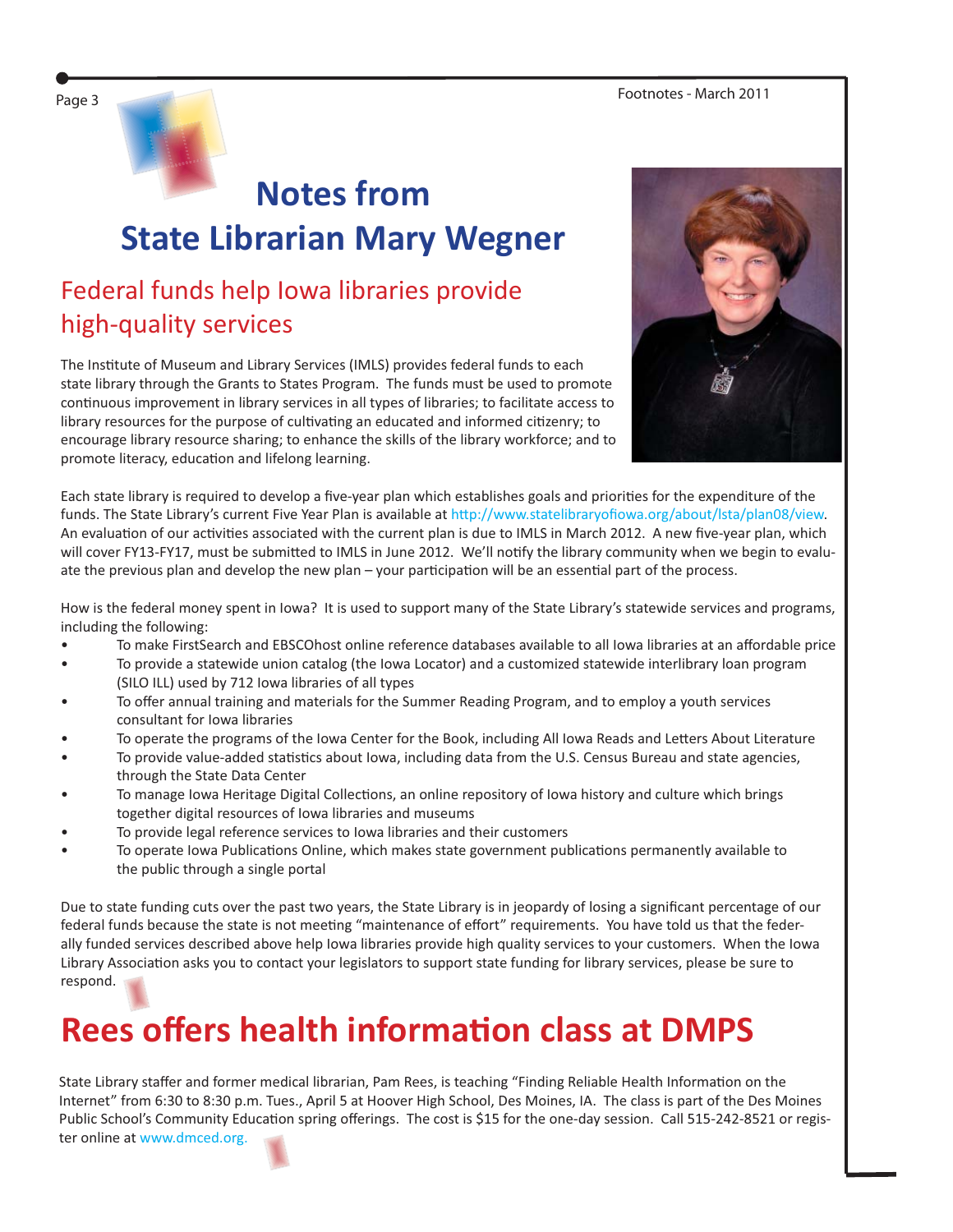Page 4

## **Excellence in Academic Libraries Award goes to Grinnell College**

The Association of College and Research Libraries (ACRL) announced the recipients of the 2011 Excellent in Academic Libraries Award to three colleges: Grinnell College Libraries; the Luria Library, Santa Barbara City College; and the Z. Smith Reynolds Library, Wake Forest University, Winston-Salem, NC.

The award recognizes the staff of a college, university and community college library for programs that deliver exem-

plary services and resources to further the educational mission of the institution. "Receiving [this award] is a national tribute to a library and its staff for the out-

standing services, programs and leadership they provide to their students, administrators, faculty and community," said ACRL Executive Director Mary Ellen K. Davis.

The Burling Library (Grinnell College) customized the ACRL information literacy standards to create a focused, coherent and successful information literacy instruction program, said Erika Linke, chair of the 2011 selection committee.

"The selection committee was impressed with the student mentors program - one example of many connecting the library with students and faculty. The activities of the library demonstrate a continuous effort to improve, adapt, reshape and respond to new expectations," said Linke.

Richard Fyffe, the Samuel R. and Marie-Louise Rosenthal Librarian at Grinnell College, said he was "delighted to be recognized with this award."



*Burling Library, Grinnell - Photographer Hedrick Blessing*

"It is testimony to the hard work, creativity and dedication of all the library staff over many years. We have worked especially hard to be sure that we, our programs and our services remain deeply integrated with campus learning, teaching and research. As libraries continue to evolve, our commitment to the college's liberal-arts mission and programs helps to ensure our effectiveness."

 Each winning library received \$3,000 and a plaque, to be presented at an award ceremony held on each recipient's campus.

The State Library offers congratulations to the staff at Grinnell College Libraries for this national honor.

## **Iowa partners with other states to get discount**  for literacy stations

State libraries around the country took up Kansas State Librarian Jo Budler's suggestion to get a multi-state discount package on Advanced Workstations in Education (AWE) Early Literacy Stations. Twenty-eight of the units are now in Iowa public libraries.

Designed as a standalone system with 46 English edition or 62 bilingual Spanish edition software programs pre-installed, the AWE Early Literacy Station provides educational content that covers seven curricular areas specifically focused for children from the toddler stage through second grade. All instructional content is aligned to national education standards and has received top ratings in professional journals. The system was meant to spark the interest of youngsters with a colorful keyboard, tiny mouse, and generous flat screen with built-in speakers.

"We are happy that we were able to add the Literacy Station and at a discounted price," said Johnston Public Library's children's librarian Kinney Carnahan. "I had actually looked into it before, but it always seemed like too big of a splurge. The group rate made it more feasible."

"We see many children using the station," said Carnahan. "It appeals to younger children who are into Dora the Explorer and some of the other popular characters. We have also noticed some of the parents are being more actively engaged and helping their child with the learning process. I know that many parents are glad to have their children playing on a computer that is not just some game, but an actual learning tool."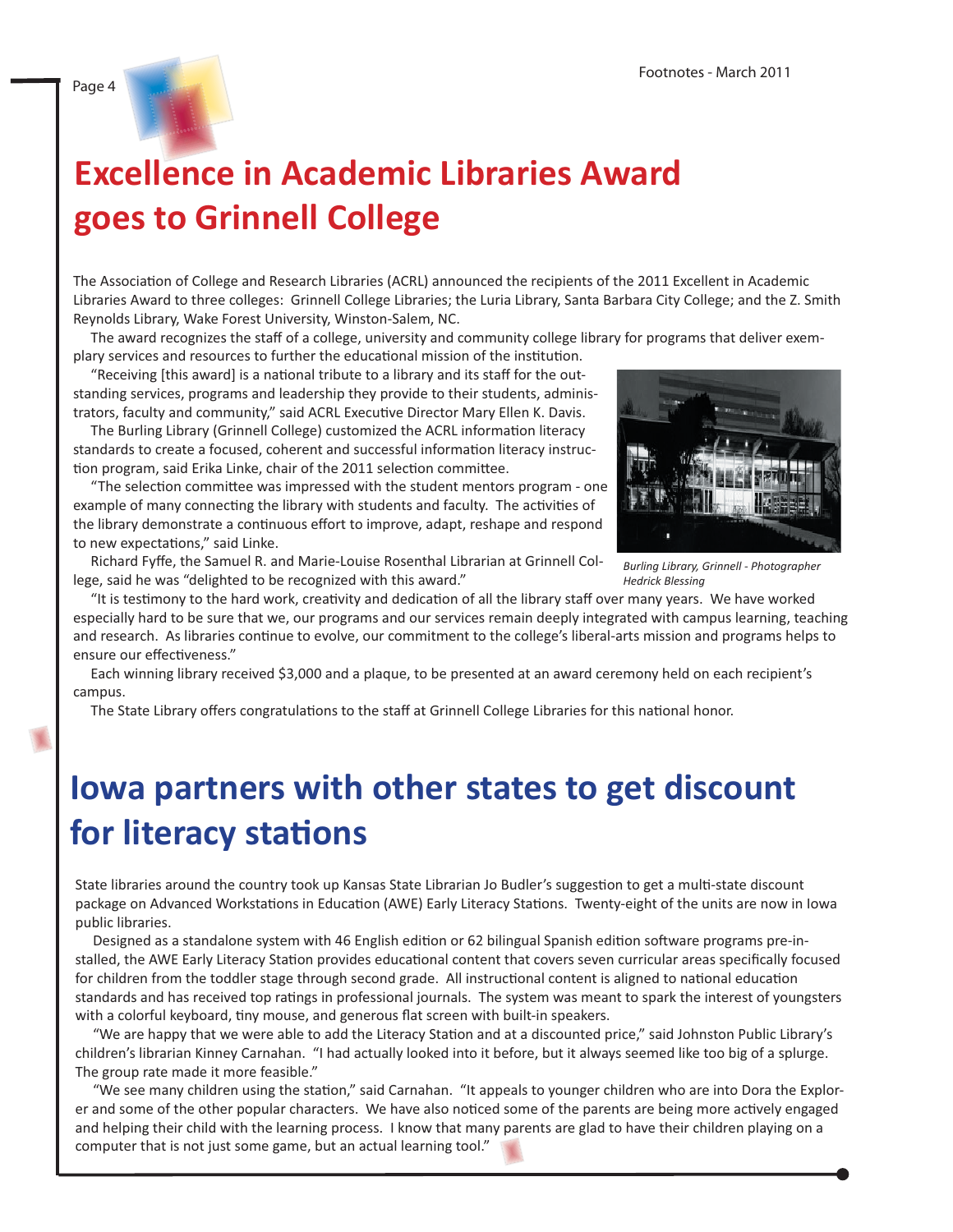# Reminder: State Library has interesting, diverse books, digital collections on Iowa

The State Library collects non-fiction books about lowa and lowans for its lowa Collection. From vibrant cities to serene small towns and unique scenery, discover the history, heritage, people, pastimes, and nature of the Hawkeye state. View books in the Iowa Collection.

 These books can be checked out from the State Library. Any Iowan can register for a State Library card. State employees can request that books be sent directly to their offices by clicking on the Request Item button alongside the title of the book in the online catalog. Follow the links from the Iowa Collection page.

#### **lowa Heritage Digital Collections**

The Iowa Heritage Digital Collections is an online repository of Iowa history and culture, maintained by the State Library of Iowa, which brings together digital resources of Iowa libraries, museums, historical societies and other cultural institutions to enhance access to and preserve long-term accessibility of these valuable materials.

Cultural institutions which can create collections to deposit include:

- Libraries of all types
- Historical societies
- Museums

Start here for more information.





Librarians in both the main library (Miller Building) and the law library (State Capitol) answered some 10,000 questions in FY10, the majority of which were about state laws and state government. Though telephone calls and e-mails continue to be the most used technologies for asking questions, "Live Chat" now handles about 30 percent of total information requests for the Main Library.

People can now "talk" to a reference librarian via the Web and receive live feedback to their questions. The "Live Help" feature is located on both the State Library's and the State of Iowa's Web sites. It presents a seamless interface to state government for lowa citizens, and saves both state agencies and libraries time in researching questions outside their scope.

Questions can be interesting:

"I'm trying to find a job in lowa and was hoping you might have a suggestion?"

"I'm looking for the state of Iowa Web site that provides information about underground storage tank certificates."

"I'm looking for all of the registered non-government organizations in the state."

Customers' replies to staff answers are quite satisfying:

"YES! Thanks. I'll head down to the local office this afternoon."

"I love that the state of Iowa has such a cool program [Live Chat]."

"I had searched and searched and found nothing. Thank you very much for your help."



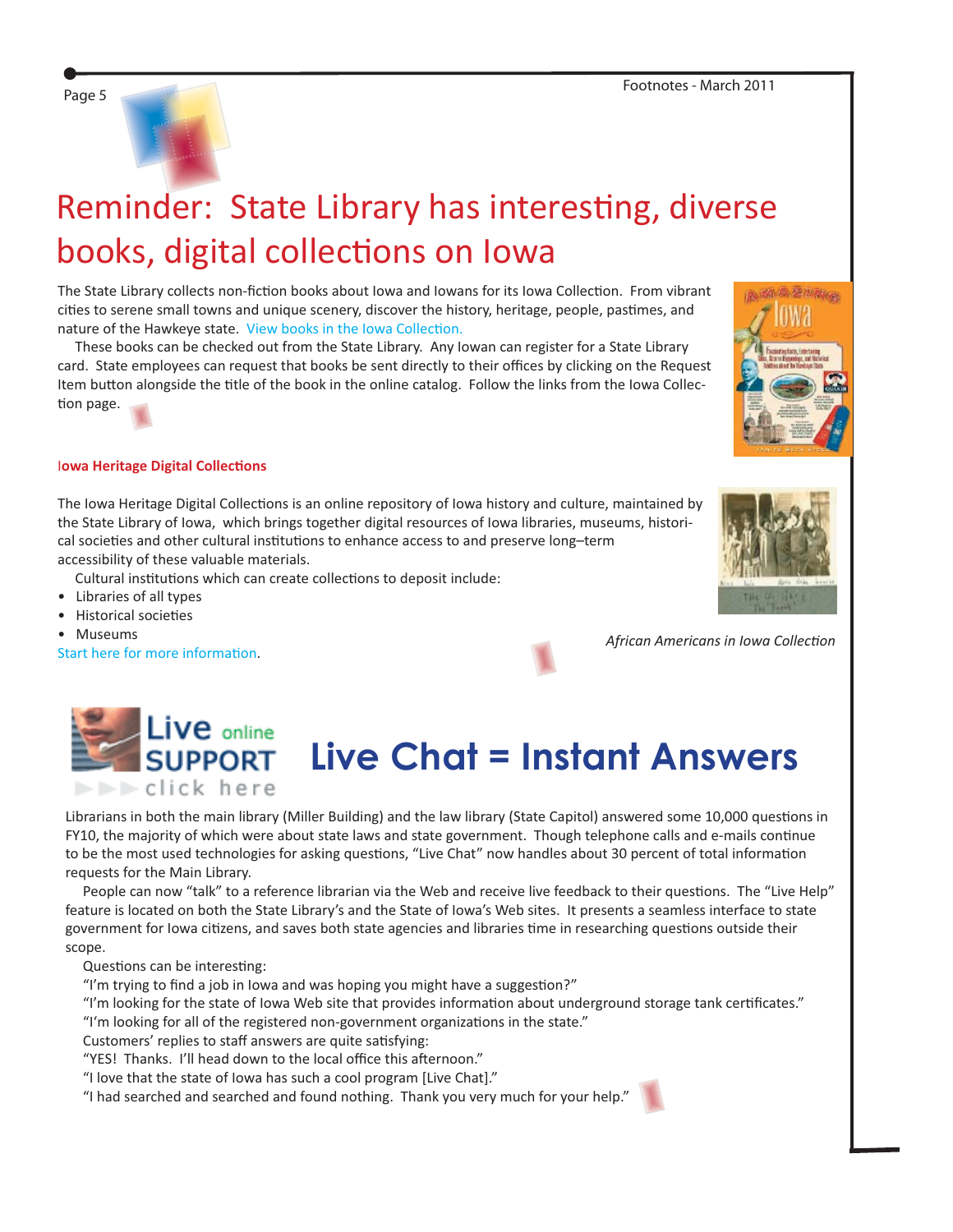

## **Certification Update**

Congratulations to the following public library staff certified for the first time through the State Library's Iowa Certification Program for Public Librarians.

Nicole Annis, Keosauqua Amy Bates, Belmond Rene Blessman, Polk City Nan Bonfils, Boone Vicki Christensen, Anita Rochelle Cory, Dallas Center Margaret Dempsey, Ames Brianna Glenn, De Soto Jennifer Gogerty, Slater Laura Hanson, Adel Nicole Harris, Graettinger Lisa Hartman, Sabula Rebecca Heth, Waukee

Heather Hildreth, West Des Moines Heather James, Lynnville Sarah Lamb, Collins Elizabeth Kinder, Algona Susan Mannix, LeClaire Cynthia McCan, Richland Rick Meyer, Waukon Mary Parker, Sloan Marilyn Pinta, Manly Laura Weston, Ellio Meredith Willett, Davenport Peg Wurth, LeMars



## In the neighborhood? Plan to attend State Library classes during National Library Week

Anyone can improve their information research skills and enhance their job performance by attending the following one-hour classes during National Library Week at the State Library of Iowa.

On Wednesday, April 13th, the State Library will have a lunch-time Book Talk. Carson and Connie Ode will talk about their book, *IOWA - Spaces, Places, Faces: an*  Entertaining Ride Through All 99 Counties. For more information about the book and the Book Talk, [click here.](http://www.statelibraryofiowa.org/services/nlwbktalk)

 All classes will be taught in Room 310 in the Ola Babcock Miller Building, corner of E. 12th and Grand, Des Moines.

Register online for the classes using the [State Library's online catalog.](http://www.statelibraryofiowa.org/cgi-bin/cecat/) (Scroll down for the class titles.) Any problems with registering should be directed to Fran Fessler, 1-800-248-4483, 515-281-5790, [fran.fessler@lib.state.ia.us.](mailto:fran.fessler@lib.state.ia.us)



*Connie and Carson Ode*

Digital Sanborn Maps Elder Rights in Iowa Get the Most from EBSCOHost Google Goodness: How to Get the Best Results From Your Web Searches Information for Everyone: Finding What You Need on the Iowa State Government Websites Maximize Your Effectiveness: Using Webinar Software Open Meetings Law: Know Your Rights and Responsibilities Public Records Law: Keeping the Balance Reliable Health Information - Where Can I Find It on the Internet? Save Your Documents: Iowa Publications Online Searching FirstSearch Databases State Archives and Records Program Understanding the 2010 Census and the American Community Survey: What They Mean for Iowa Data Users Using the Iowa Administrative Code Online Using the Legislative Web Site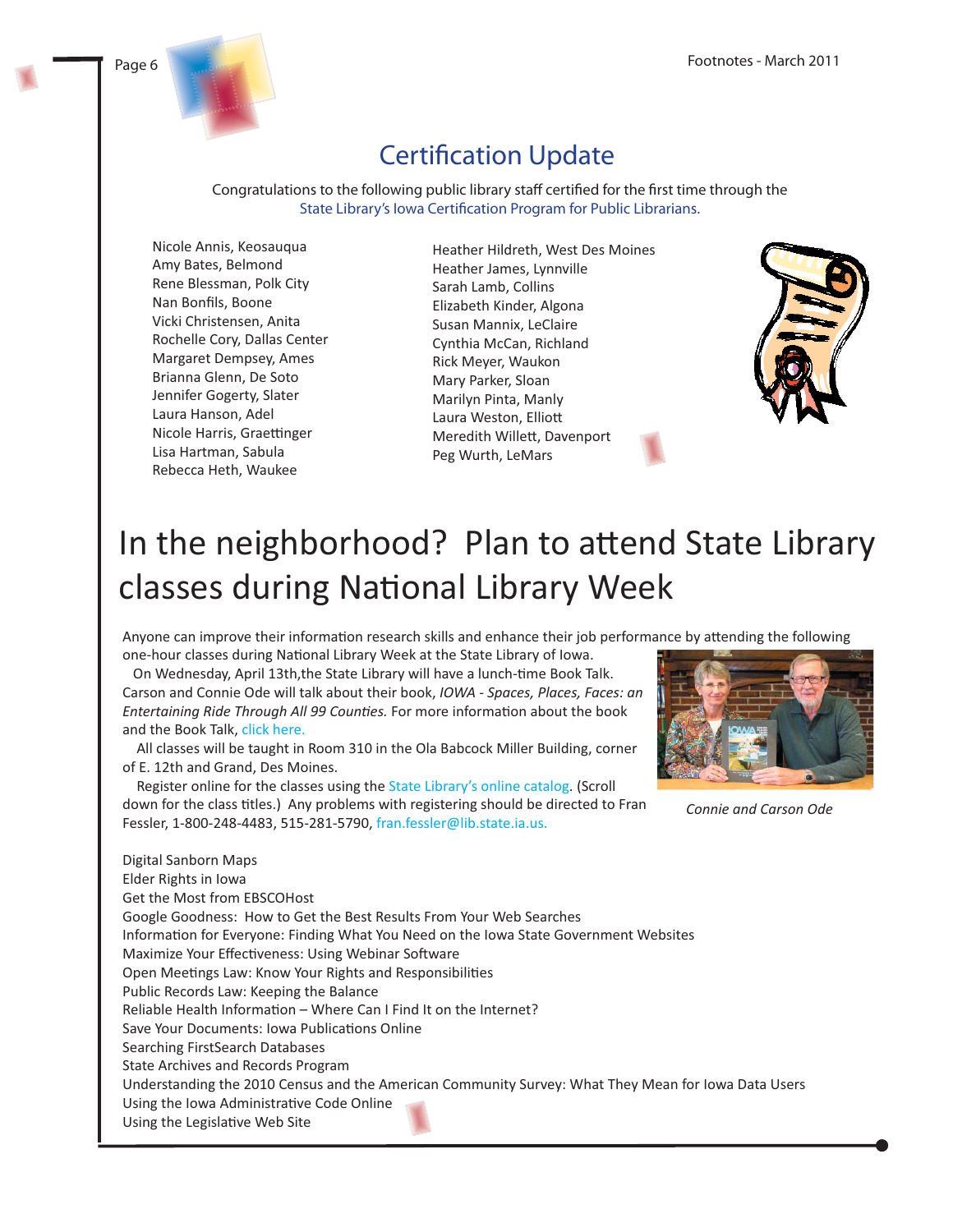Page 7 Footnotes - March 2011



## **Letters About Literature 2011 Iowa Winners Announced**

After a record breaking year of entries, 18 students have been named Iowa winners in the Letters About Literature (LAL) national reading-writing promotion sponsored by the Iowa Center for the Book and the Library of Congress in partnership with Target Stores.

lowa students entered their work into a pool of 70,000 student letters nationally. Eight-five Iowa teachers and teacher librarians coached their students. A half-dozen children entered individually. Only 10 states had more entries than Iowa. In the seven years that lowa has participated, the state has had five national winners. Out of 2,253 lowa entries, only 148 were returned from the National LAL office for a third round of judging. The following Iowa students have won highest recognition this year:

#### **Level I Grades 4-6**

Juliana Osgood, Marshalltown, 1st Place Claire Cappaert, Des Moines, 2nd Place Neve Scott, Dubuque, 3rd Place Honorable Mentions: Amy English, Dubuque; Carrie Fink, Dubuque; Nathan Firkins, Des Moines

#### **Level II Grades 7-8**

Claire Eide, Des Moines, 1st Place McKenna Haase, Carlisle, 2nd Place Michael Mims, Fairfax, 3rd Place Honorable Mentions: Allison Bellows, Cedar Rapids; Jazz Niehaus, Maquoketa; Danielle Strubbe, Rock Valley

#### **Level III Grades 9-12**

Amy Dew, Muscatine, 1st Place Megan Phillips, Spencer, 2nd Place Channing Tackaberry, Washington, 3rd Place Honorable Mentions: Sarah Day, Grundy Center; Mary Reeves, Davenport; Britany Thorpe, Carlisle

As first place winners in Iowa, Osgood, Eide, and Dew will compete for national honors to be named in April. Once permission forms arrive, all winners' and finalists' names, grades, schools and letters will be posted on the Iowa Center for the Book website.

Letters About Literature cultivates independent readers through inviting children in grades 4-12 to write a personal letter to an author, living or dead, from any genre—fiction, nonfiction, or poetry, contemporary or classic--explaining how that author's work changed the student's way of thinking about the world or themselves. For more information, visit [www.](http://www.iowacenterforthebook.org) [iowacenterforthebook.org.](http://www.iowacenterforthebook.org)

The Center for the Book in the Library of Congress in partnership with Target presents Letters About Literature is a national reading and writing promotion program.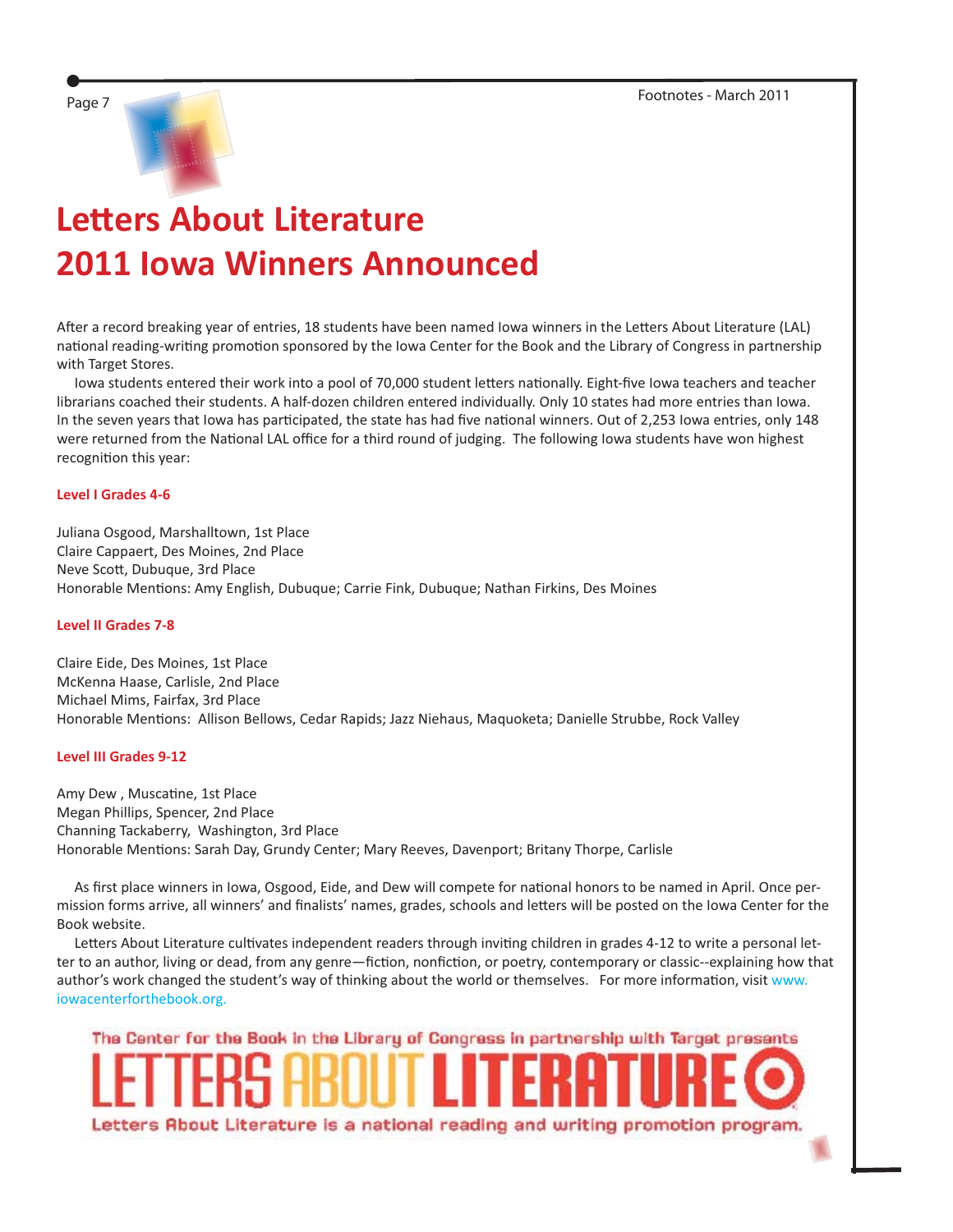

## **News from around the state**

### **More librarians choose to retire for some R&R**

Susan Kling, former director of the Marion Public Library, retired February 18 after 24 years. She shepherded the library through a new building project during her tenure and was named lowa Library Association Member of the Years in 2010.

Carole Winkleback retired after serving 16 years as the director of the Marshalltown Public Library. "The library is a wonderful place and has been a wonderful place to work, Winkleblack told the *Times-Republican*. "I know it's going to stay strong."

Joan Schultz will retire in May from the Upham Memorial Library in Fredericksburg after serving as director for 34 years. "I started as the children's librarian in 1977 and became director in 1991. Thirity-four years is a long time of loving my job. It's time to travel with my husband," said Joan.

Denise Crawford stepped down after 30 years at the Glenwood Public Library. She had been library director since 1992, and looks forward to spending more time with her five grandchildren. She started volunteering for the library when she was a high school junior. After taking time off to raise her children, she returned full time in 1980 as administrative assistant. Denise said, "I am looking forward to spending more time with our five grandchildren...and golfing!"

Janet A. Peterson retired from her position as library director at Dunkerton in late January 2011. She had been in the position for over 22 years and said she was looking forward to "my time for me and my family and friends."

Children who visit the Carroll Public Library are getting used to a new face since Nancy Pudenz announced her retirement in December 2010. Nancy had been children's librarian for 15 years. "I'll miss working with the kids and young people the most," Nancy said in the Carroll Daily Times. "After being here 15 years, I've watched a lot of them as they've grown up and graduated from high school."

After graduating from Des Moines Technical High School, Jane Horn found her lifelong career at the Des Moines Public Library. She retired in December 2010 after 46 years with the downtown library. "When I think of the old building and then look around the new one, I have no idea how we crammed so much stuff into that place," Horn said. [Quote from *The Des Moines Register*.)

After 34 years of hard work and dedication to the Perry Public Library, assistant director Ginnie Peters retired on January 9, 2011.

Said State Librarian Mary Wegner, "All of these librarians enriched the Iowa library community and provided excellent service to their customers. They will be missed."

If you or [s](http://www.statelibraryofiowa.org/contact-us/staff/awetteland)omeone you know plans to retire, please contact Annette Wetteland so they can be recognized in future edi-*- ons of Footnotes.*

### **Dolly Parton gives Jackson County, Ia. youngsters free books**

Jackson County children from birth through age five will receive a free book every month thanks in part to the Dolly Parton Imagination Library. The project is also being sponsored with help from Jackson County libraries, the county library association, local businesses, services organizations and individuals. Additional support is provided by the Maquoketa Area Community Foundation, Early Childhood Iowa and the Mississippi Bend Area Education Agency.

The goal is to raise \$50,000 to provide funding for five years. About 90 percent of the books are hardback, and they are rotated on a five-year cycle to reduce the chance of siblings receiving the same titles.

The Dolly Parton Imagination Library Board of Jackson County oversees the project and is made up of members representing Bellevue, Maquoketa, Preston and Sabula libraries. The Imagination Library began in 1996 when Dolly Parton decided to foster a love of reading in her country and ensure that all children have books regardless of their family's income. The program expanded nationally and internati **Story in the Bellevue Herald-Leader**